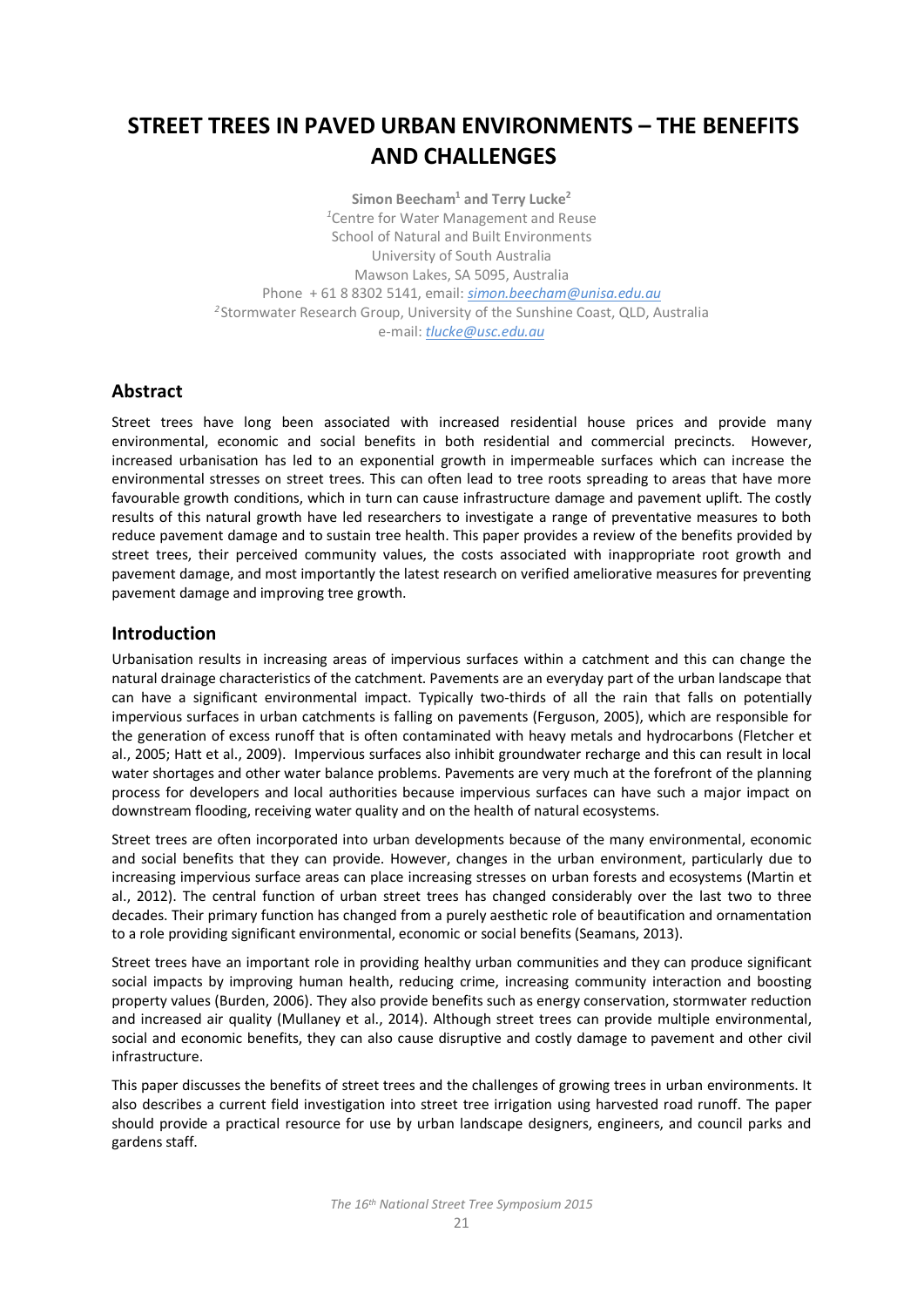## **Benefits of Street Trees**

Street trees improve the liveability of towns and cities in a number of ways including reducing stormwater runoff, increasing air quality, storing carbon, providing shade, and reducing urban heat-island effects. They can also enhance biodiversity by providing food, habitat and landscape connectivity for urban fauna (Burden 2006; Rhodes et al., 2011).

Research has shown that most urban residents have a positive view of street trees, and they believe that the benefits that street trees provide clearly outweigh any detriments (Sommer et al., 1989; Schroeder et al., 2006). Despite identifying potential problems such as falling branches, leaf litter, tree debris and infrastructure damage residents' attitudes to street trees remain positive. The aesthetic and practical attributes of street trees such as beautification, shade provision, increased property values, added privacy and noise reduction are rated highly by most city residents (Summit & McPherson, 1998; Flannigan, 2005; Zhang et al., 2007; Moskell & Broussard Allred, 2013).

#### Social Benefits

Green space within a city's boundaries can improve the urban environment by providing recreational opportunities and promoting contact between community residents. This encourages physical activity, reduces stress and stimulates social cohesion (Van Dillen et al., 2012). The presence of street trees have also been linked to reduced crime and increased public safety trees (Kuo & Sullivan, 2001; Tarran, 2009). For example, urban areas with higher levels of vegetation can have approximately 50% lower crime levels than areas with low levels of vegetation (Kuo & Sullivan, 2001). Street trees also act as a visual and physical barrier between motorists and pedestrians. Trees can help motorists assess their vehicular speed and provide a physical defence for pedestrians against vehicle injury (Tarran, 2009).

#### Stormwater Benefits

Increases in impervious surface areas due to urbanisation, can reduce water infiltration into the soil as well as increase stormwater runoff volumes and peak flow rates. Planting street trees in urban environments can significantly improve the overall water balance within a catchment. For example, depending on the site characteristics and the tree species, street trees have been shown to intercept large volumes of rainwater (McPherson et al., 2005; Bonifaci, 2010; Soares et al., 2011) and this can significantly reduce stormwater runoff volumes.

Street trees can also increase soil infiltration as leaves and branches intercept, absorb and temporarily store water before it evaporates from tree surfaces or gradually infiltrates into the soil. Increased soil infiltration due to interception by street trees also reduces stormwater runoff. Lower stormwater runoff volumes also directly reduce downstream pollution levels and minimise the need for stormwater treatment systems, which are often expensive and difficult to install.

Estimated annual reductions in stormwater runoff volumes range from 3.2 kL to 11.3 kL per tree, and the annual values assigned to stormwater reduction vary from A\$3.4 to A\$58 per tree (Figure 1). Five of the studies place the value assigned to stormwater reduction below A\$8.50 per tree per year. However, three of the studies valued the trees at between \$18 and \$58 per tree. The reasons for these much higher values were not clear but may be due to differences in how the values were assigned. Either way, all of the studies reviewed in Figure 1 demonstrate that street trees can provide a significant reduction in stormwater management costs.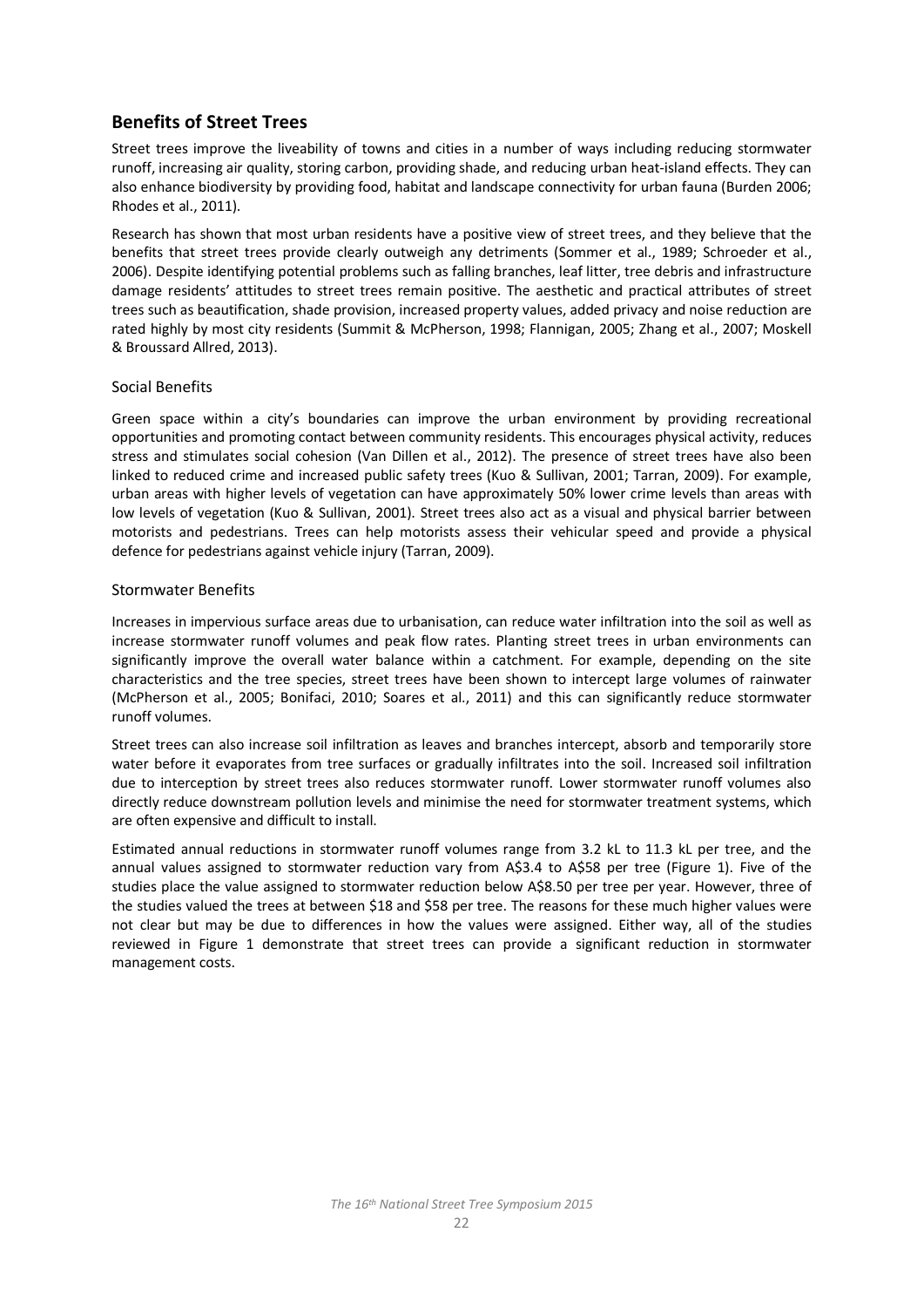

*Figure 1 – Estimated Reduction in Stormwater Management Costs due to Street Trees (A\$/tree)*

## Air Pollution Benefits

Traffic emissions and other fine particulate air pollution can cause serious health effects, including premature mortality, pulmonary inflammation, accelerated atherosclerosis, and altered cardiac functions. However, street trees can be particularly effective at capturing airborne pollutants in urban areas (Tallis et al., 2011). Some of the pollutants removed by street trees include ozone, nitrogen oxides, sulphur oxides, sulphur dioxides, carbon monoxide, carbon dioxide  $(CO<sub>2</sub>)$ . It has been estimated that large healthy trees can remove between 60 and 70 times more air pollution than smaller trees (McPherson et al., 1994). Street trees are an effective tool in reducing air pollution and creating healthier urban environments (Nowak et al., 2013). Reduction in energy use due to street trees also leads to reduced emissions of  $CO<sub>2</sub>$ , nitrogen dioxide, very fine particulate matter and volatile organic compounds.

The economic benefits from removing air pollution range from \$0.34 to \$42/tree/year (Figure 2). The large variation in the results is possibly due to different locations, tree sizes and tree species.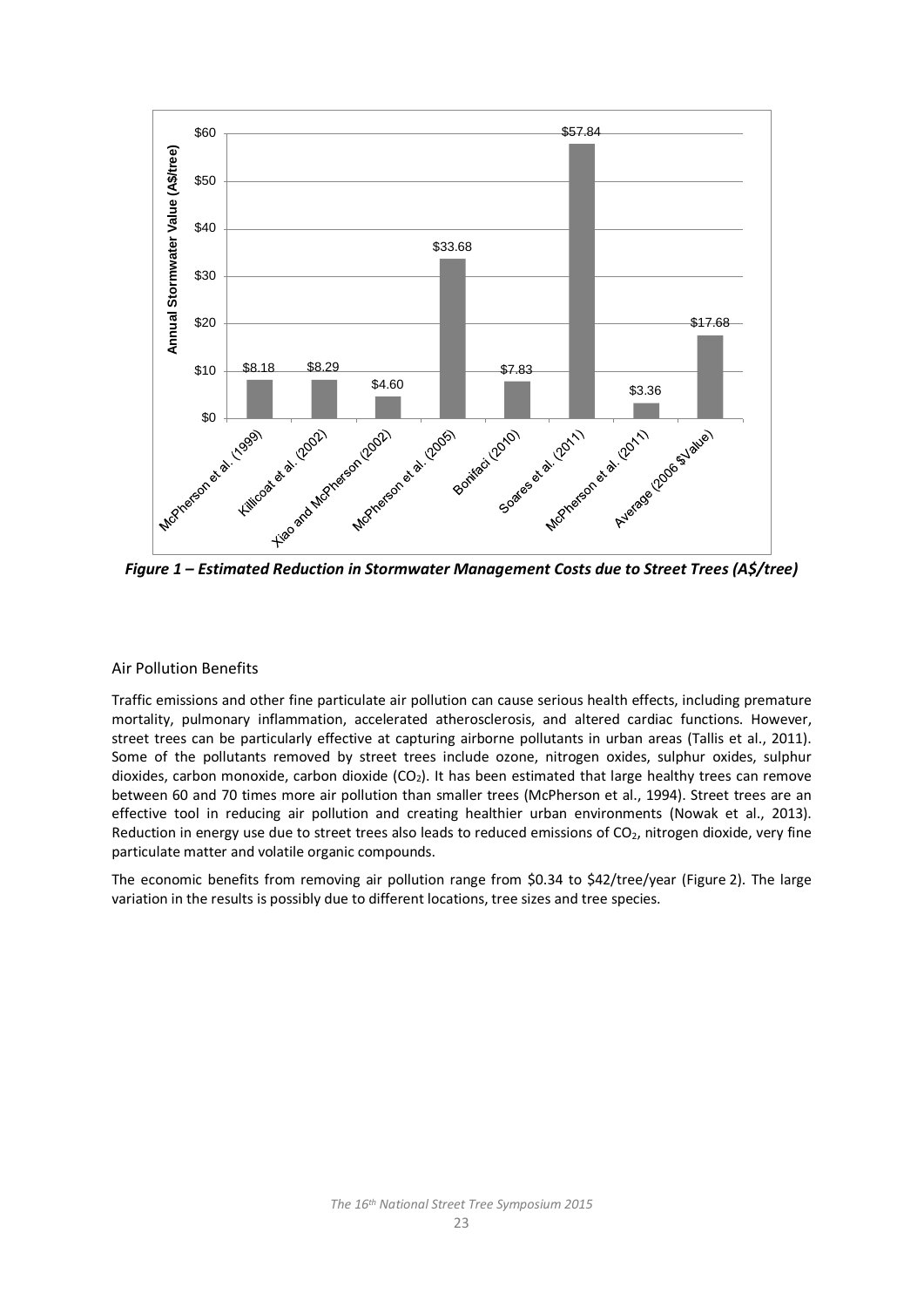

*Figure 2 – Estimated Air Pollution Saving due to Street Trees (A\$/tree)*

#### Carbon Benefits

The "greenhouse effect" is caused by  $CO<sub>2</sub>$  and other gases trapping heat generated from the earth in the atmosphere and prohibiting the heat from being released into space. Urban forests and street trees can help to improve our air quality by removing (sequestering) CO<sub>2</sub> from the atmosphere during photosynthesis (Ferrini & Fini, 2010). This process produces carbohydrates required for tree growth and returns oxygen back into the atmosphere as a by-product. Roughly half of the greenhouse effect is caused by CO<sub>2</sub>. Therefore, trees act as carbon sinks, alleviating the greenhouse effect.

To put this into context, Moore (2009) estimated that the inner-city tree population of Melbourne, Australia (~100,000 trees) had sequestered more than one million tonnes of carbon since they were planted. The economic benefit of CO<sub>2</sub> reduction by street trees is less than that of other benefits. However, the values of street tree carbon sequestration still range between \$0.4 and \$6 per tree/per year (Figure 3).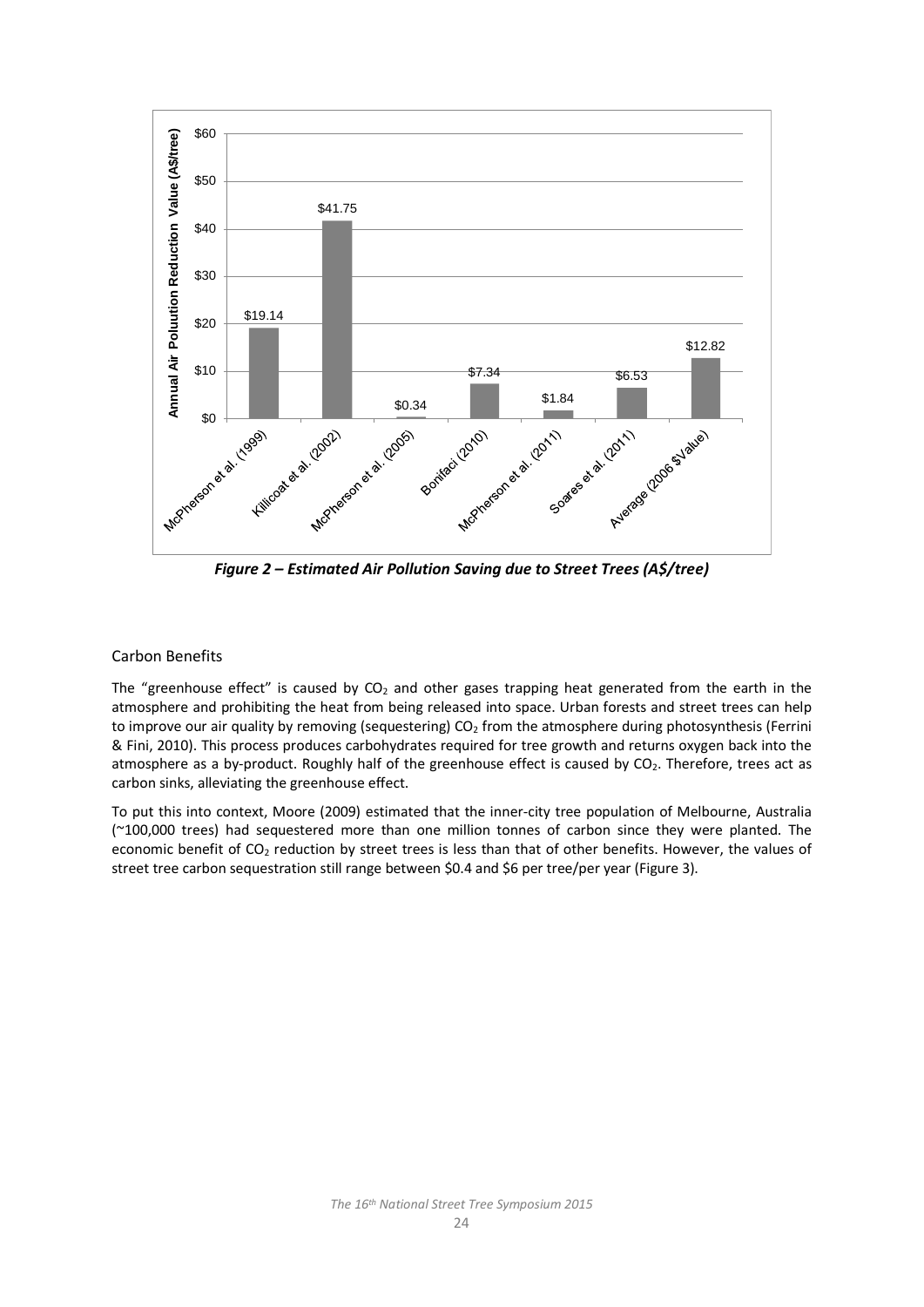

*Figure 3 - Estimated Annual Carbon Sequestration Value of Street Trees (A\$/tree)*

## Energy Benefits

Street trees provide energy savings through their shading and cooling effects in summer and the wind-chill protection they offer in winter. The cooling effect provided by trees is directly related to tree size, canopy cover, tree location, and planting density. As much as 80% of the cooling effect of trees results directly from shading (Shashua-Bar & Hoffman, 2009). Street trees can reduce daytime temperatures by between 5°C and 20°C, making everyday activities more pleasurable and healthier (Killicoat et al., 2002; Burden, 2006).

Energy cost reductions due to street trees have been estimated at between \$2.6 and \$77 per tree/per year (Figure 4). The reasons for the particularly high value of \$77.44 by Killicoat et al. (2002) were not clear but may be due to the very-different energy use assumptions and assigned cost values used in the study. Average savings in electricity due to street trees have been estimated at 95 kWh/tree/year, equating to an annual saving of US\$15/tree/year (McPherson et al., 2005). A later study calculated a power saving of 30 kWh/tree/year (Moore, 2009).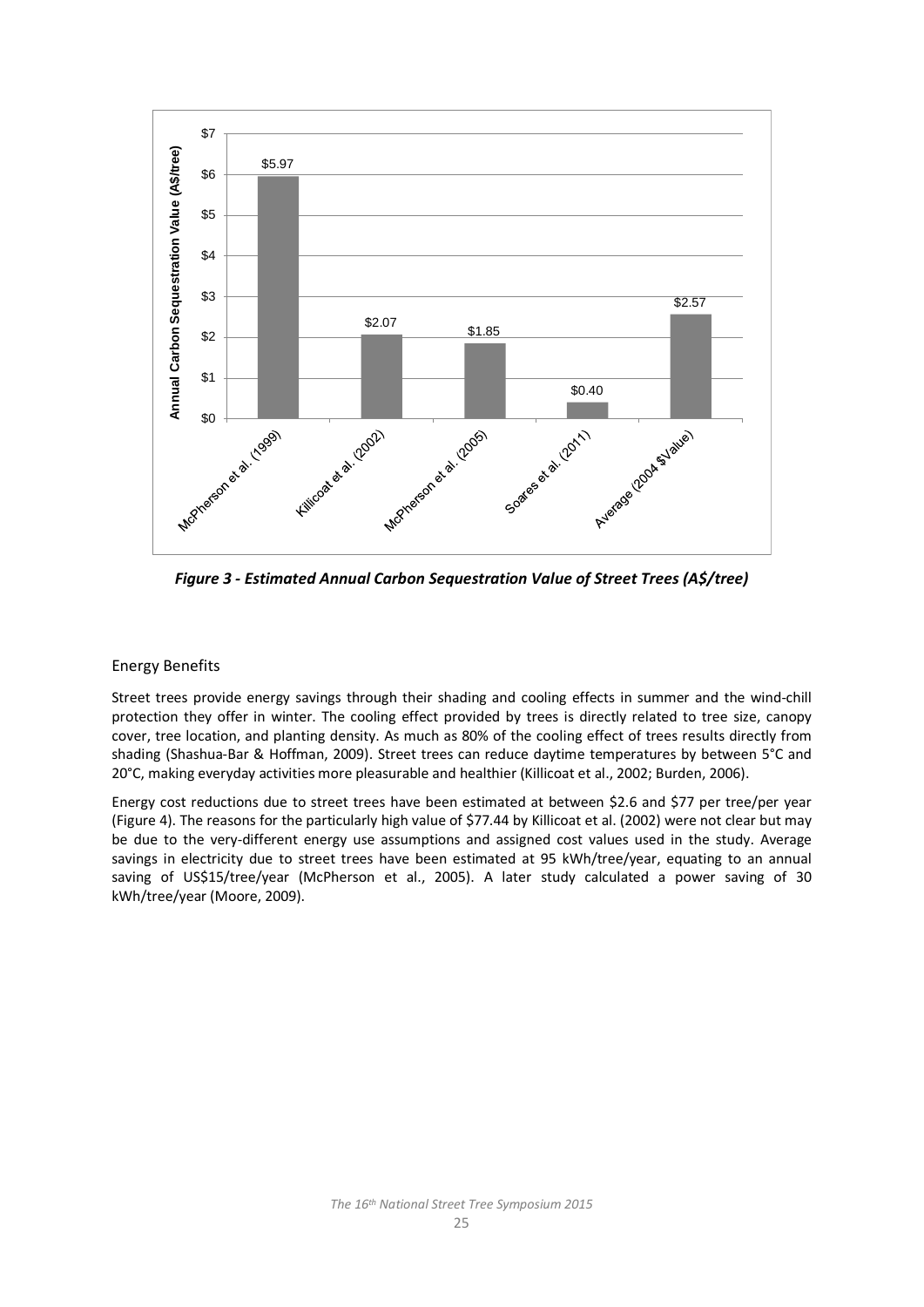

*Figure 4 - Estimated Annual Energy Saving due to Street Trees (A\$/tree)*

#### Benefit Rankings

The ranked estimated annual street tree benefits are in shown in Figure 5.



*Figure 5 - Estimated Annual Street Tree Benefit Value (A\$/tree)*

*The 16th National Street Tree Symposium 2015*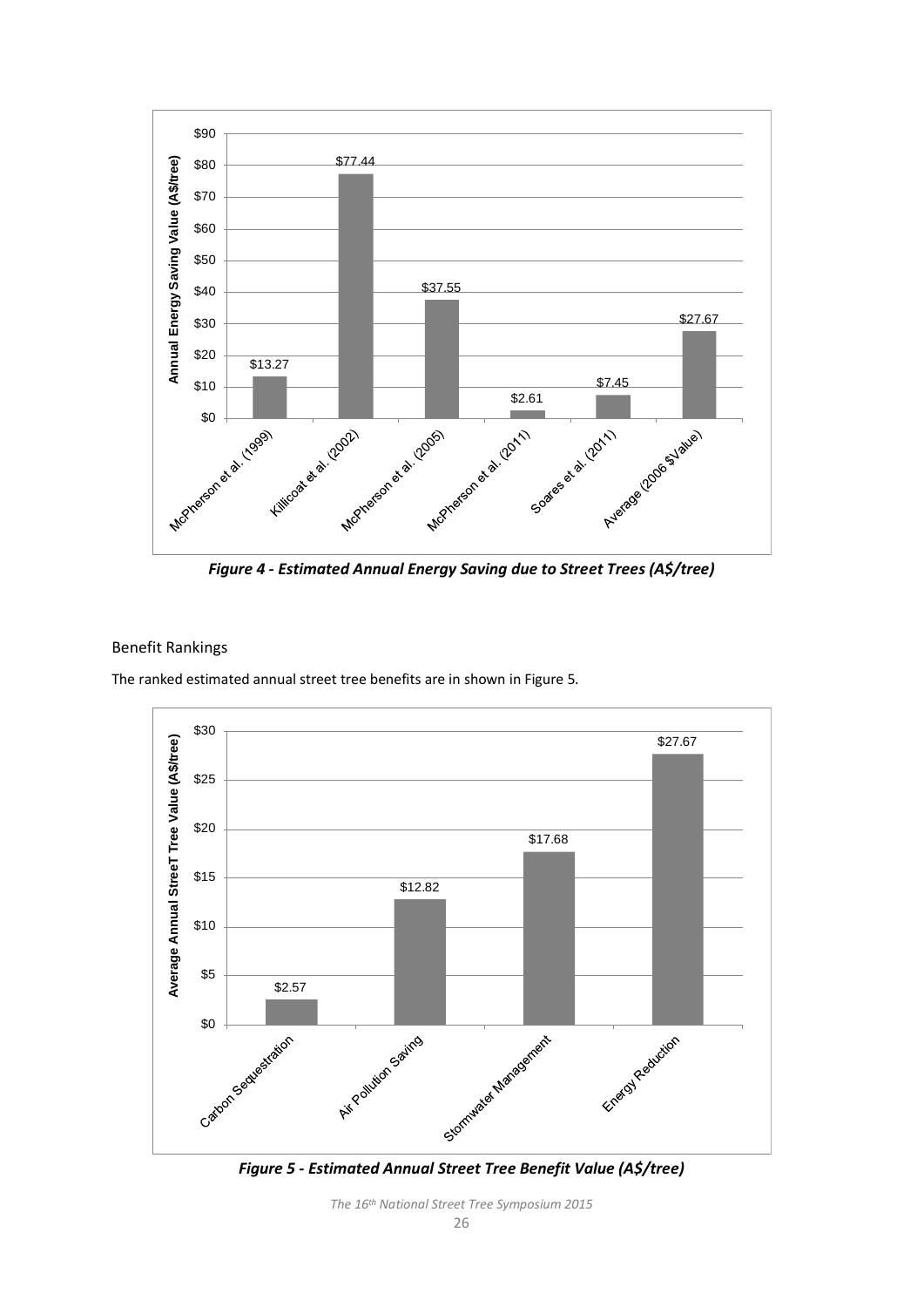## Overall Economic Benefits

Functional benefits of trees such as the removal of air pollution by leaves, and the reduction of stormwater flows through root and leaf uptake, increase as tree canopy cover increases. Therefore, the economic benefits of street trees often correlate with physical tree variables such as trunk diameter and leaf surface area (Killicoat et al., 2002; McPherson et al., 2002; Bonifaci et al., 2010). Figure 6 shows the influence that street tree size has on the general economic benefits of the tree.



*Figure 6 – Relationship between Tree Size and General Economic Benefit*

Street trees can also provide other, less expected benefits, For example, treescaping has been shown to increase business income by 20% (Burden, 2006). While this may seem surprising, consumers have been shown to willingly pay more for the same item in a retail development that includes street trees compared with the same item in non-treescaped retail outlets (Wolf, 2005). This amenity value has also been observed for house prices in Perth, Australia, which were shown to be an average of 20–30% higher when there was tree cover on the public space next to, or near, the property (Pandit et al., 2012). Although there are a variety of different ways to assign value to trees, urban street trees clearly generate significant economic benefits for communities and local governments, regardless of the reporting format. Taking estimated values from a range of studies, the annual net benefit per tree seems to lie between \$45 and \$242 (Figure 7).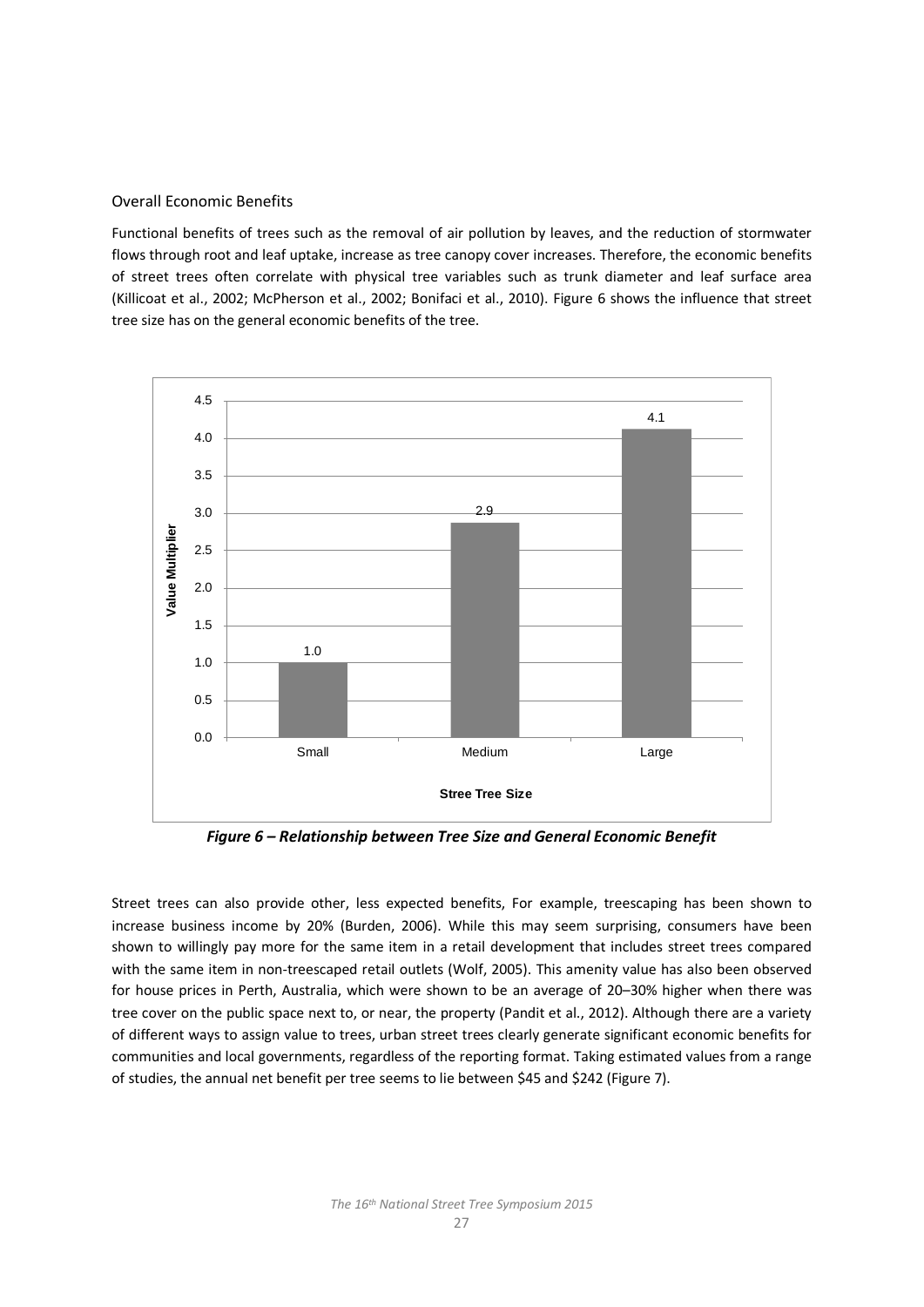![](_page_7_Figure_0.jpeg)

*Figure 7 – Estimated Total Annual Benefit of Street Trees (A\$/tree)*

Challenges of Growing Trees in Urban Environments

Despite the advantages mentioned above, ensuring the survival of street trees is often challenging, and urban designers need to consider critical issues in their landscape design including site conditions, space availability, and maintenance requirements. The healthy growth of trees can be disrupted by a broad range of biotic (living) and abiotic (non-living) factors, and indeed more than one factor can affect the health of a tree at any time. Biotic factors that can adversely affect tree growth include (Boa, 2003):

- Fungi
- Bacteria
- Viruses
- Phytoplasmas

## Insects

- Mites
- Parasitic plants
- Weeds
- Larger animals, such as deer and other mammals.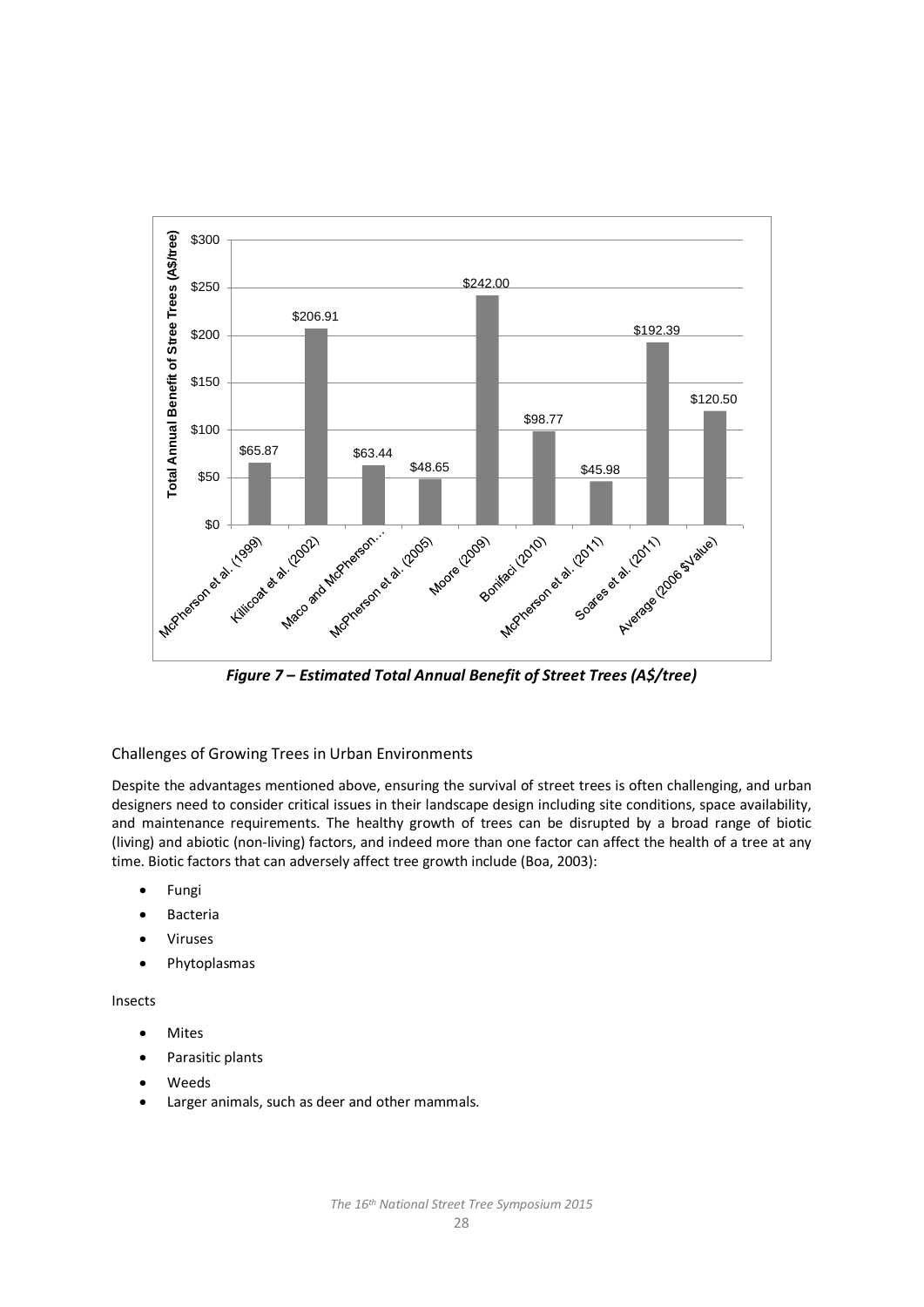Abiotic factors that can adversely affect tree growth include (Boa, 2003):

- Soil and water chemistry
- Mechanical agents, including poor pruning, construction equipment and malicious human damage
- Soil conditions, including soil type, volume and porosity
- Water availability
- Fire damage
- Weather conditions, including heat and frost

Tree growth is influenced by abiotic factors including air quality, irradiance, soil chemistry, soil moisture, soil volume and soil porosity (Iakovoglou et al., 2001; Morgenroth et al., 2013). A change in availability of these abiotic factors in the urban environment can result in costly damage to infrastructure as tree roots proliferate in otherwise-undesirable areas that provide sufficient water, nutrients and oxygen for tree survival and growth. The use of pervious surfaces to improve the health of urban street trees has been the focus of recent research (Volder et al., 2009; Morgenroth & Visser, 2011; Mullaney et al., 2012). Our research has also investigated whether permeable pavements, which allow water and oxygen to infiltrate through the pavement surface and into the soil, extend the life of street trees (Mullaney & Lucke, 2014).

Some studies have investigated whether permeable pavements minimise damage to pavements and other urban infrastructure (Mullaney & Lucke, 2014). The underlying hypothesis of these studies is that the integral drainage layers required underneath permeable pavements may effectively create a root barrier beneath the pavement surface, forcing roots to grow at greater depths. These layers can potentially also increase the pavement's water storage capacity, promoting tree health directly while minimising pavement damage.

## **Case Study**

A research project is currently underway at the University of South Australia investigating street tree irrigation using harvested road runoff. The study involves the use of "TREENET Inlets" (kerb side tree inlets), which are a relatively new technology introduced by TREENET Inc. The inlets are currently adopted by a number of councils in South Australia and interstate. The inlets form the system by which road runoff can be readily harvested for street tree irrigation. Various back end distribution systems have also been introduced by council engineers and landscape designers. These systems with inlets aim to harvest road runoff with very low maintenance. This is because there is a perception in the industry that maintenance costs are high for stormwater harvesting schemes.

The experimental site is located in the City of Mitcham, Kingswood. In total 28 inlets and distribution systems were installed between July and November 2014. The three key components of this study are: 1. water quality; 2. infiltration (water quantity); and 3. life cycle assessment of the systems with different backfill media. The inlet and distribution system design is based on a "leaky well" which has been tested at several sites in the City of Mitcham. It is a very simple design to harvest the first flush of stormwater, which has a higher nutrient content. There are four different media types located in the distribution component of the leaky well system. The different substrate types were randomly distributed at the different locations. The four types of media include 14 mm dolomite gravel (G), water treatment solids (W) from Happy Valley Reservoir, sandy loam soil (S) and control media (C) units which were backfilled with native soil.

The systems were constructed by contractors to the council. Twenty-one distribution systems, each 440 mm in diameter and 1 m deep were dug using a hydrovac system. The remaining seven control systems were backfilled with native soil backfill. The leaky well design is shown in Figure 8.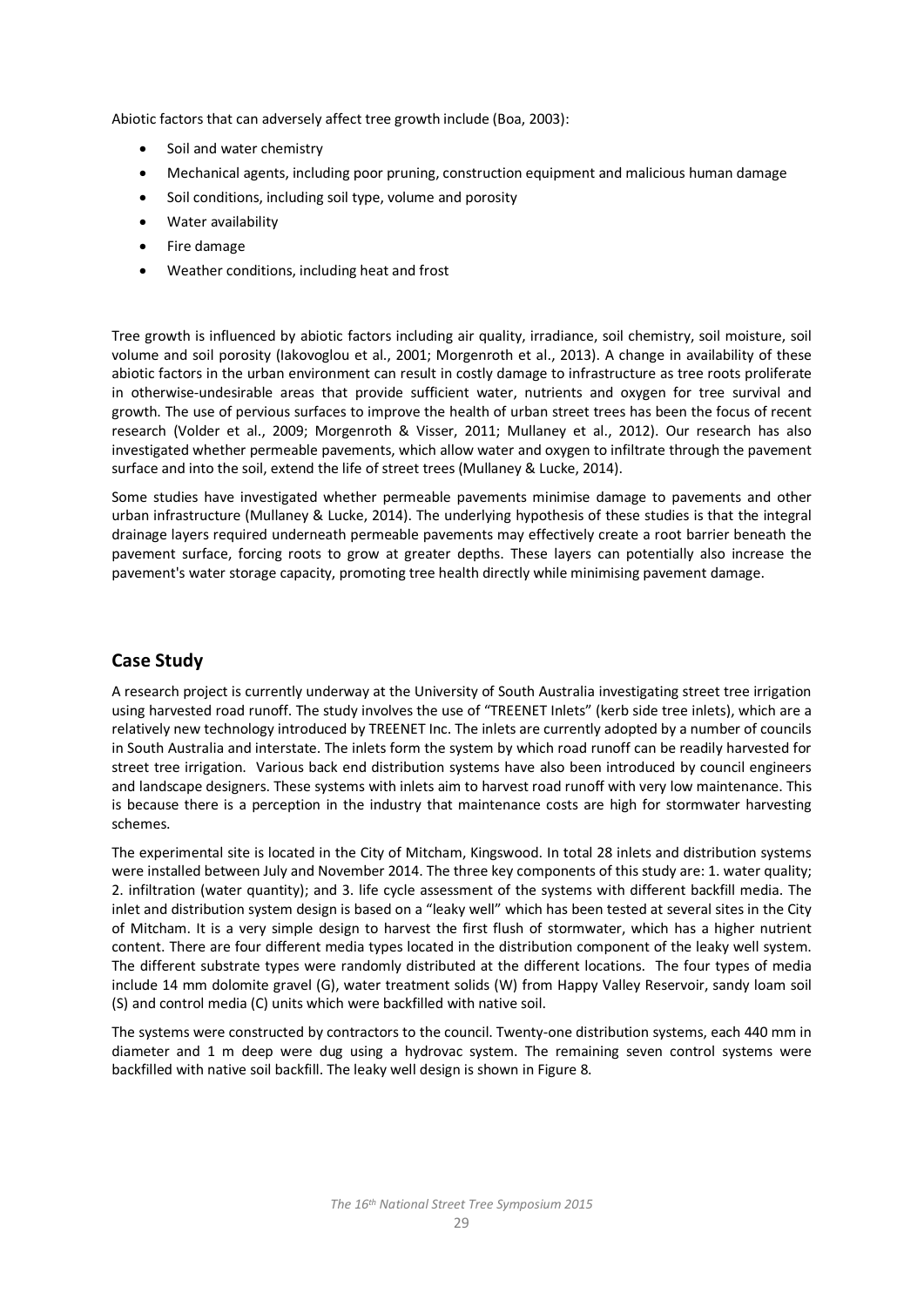![](_page_9_Figure_0.jpeg)

*Figure 8 - Leaky Well Distribution System*

The study will collect inlet and outlet water samples from one of each of the four types of leaky well unit. Runoff events will be targeted up to and including the 2 year ARI. BOM weather forecasts and rainfall radar will be monitored for the local area and on this basis the experimental site will be visited before a storm to collect the inflow and outflow samples. A total of 4 critical storms will be selected after at least 6 days' dry period. A tipping bucket pluviometer will be installed to measure the rainfall intensity. Samples will be collected at 15 minute intervals for a maximum of 2 hours (depending on event duration and presence of sample). Each inflow and out flow samples will be tested for EC, pH, total nitrogen, total phosphorous, zinc, copper, lead, cadmium and potassium.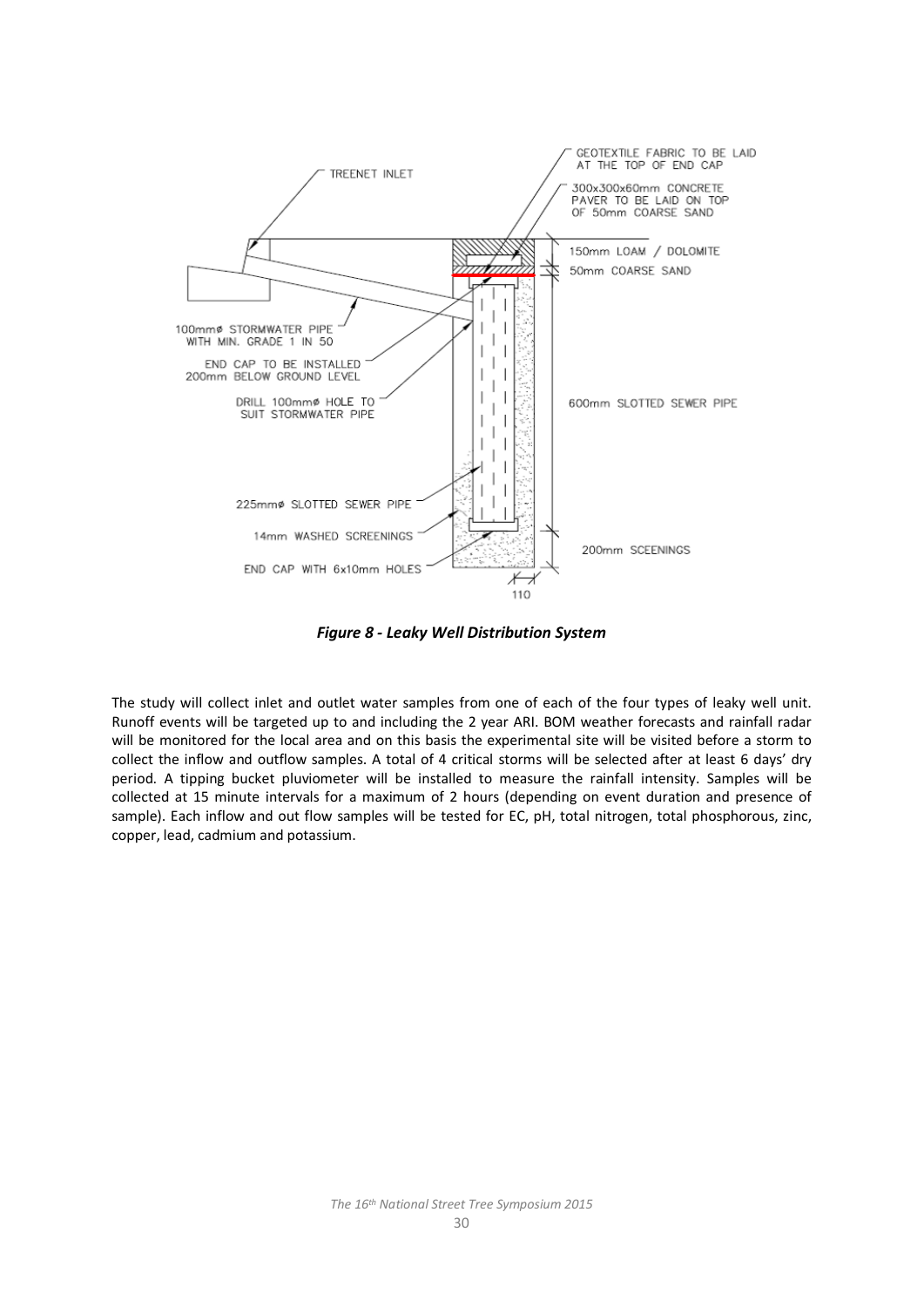![](_page_10_Picture_0.jpeg)

*Figure 9 - Functioning Inlet at City of Mitcham Council*

This field study will also provide information on the quantitative performance of the media and leaky well distribution system. Four leaky well systems (backfilled with each of the four different media) have been selected to determine the capacity of the systems. Each of the four sites will be tested once every three months on site. The catchment area and runoff generated by the contributing impervious area will be calculated using the Model for Urban Stormwater Improvement Conceptualisation (MUSIC). Water will be poured into the systems and the infiltration rate will be measured over a given time period. The effect of sediment and organic matter will also be investigated. For this purpose, two additional kerb side inlets will be selected to test with and without sediment and organic matter settled near the kerb side inlet.

In terms of life cycle cost assessment, the construction and maintenance costs are considered over the lifetime of the project. Life cycle assessment of the TREENET inlet and leaky well distribution systems will include the performance of the various media types, the size of the leaky well distribution system, and the size and number of TREENET inlets. These will be combined to provide a full economic model that can describe the costs and benefits of street trees.

# **Conclusion**

Street trees and other vegetation in the urban environment all help to secure and provide vibrant ecosystem services. Local councils and communities recognise the importance of street trees in the urban environment but these trees often suffer from inadequate water supplies in times of drought. The concept of WSUD, and in particular stormwater harvesting and reuse, can be used to develop sustainable solutions to the significant challenges that trees face in an urban environment. However, there are many barriers to adoption and implementation of this concept including funding for implementation, policies and regulations, political support and most importantly lack of institutional support and research. This research study will provide the baseline information on the performance of road-based stormwater harvesting systems.

# **Acknowledgments**

This research project is supported by the Australian Research Council through grant LP120200678 and the support of the industry partner Sunshine Coast Council is gratefully acknowledged. Further financial and inkind support for this research program has been provided by the City of Mitcham, the Adelaide and Mt Lofty Ranges Natural Resources Management Board, the Environment Protection Authority of South Australia and the TREENET organization. The authors also gratefully acknowledge the important contribution and guidance provided by Professor Randy Stringer from the University of Adelaide, Tim Johnson from City of Mitcham, David Lawry from TREENET and Baden Myers, Tim Golding and Victor Vorel all from the University of South Australia.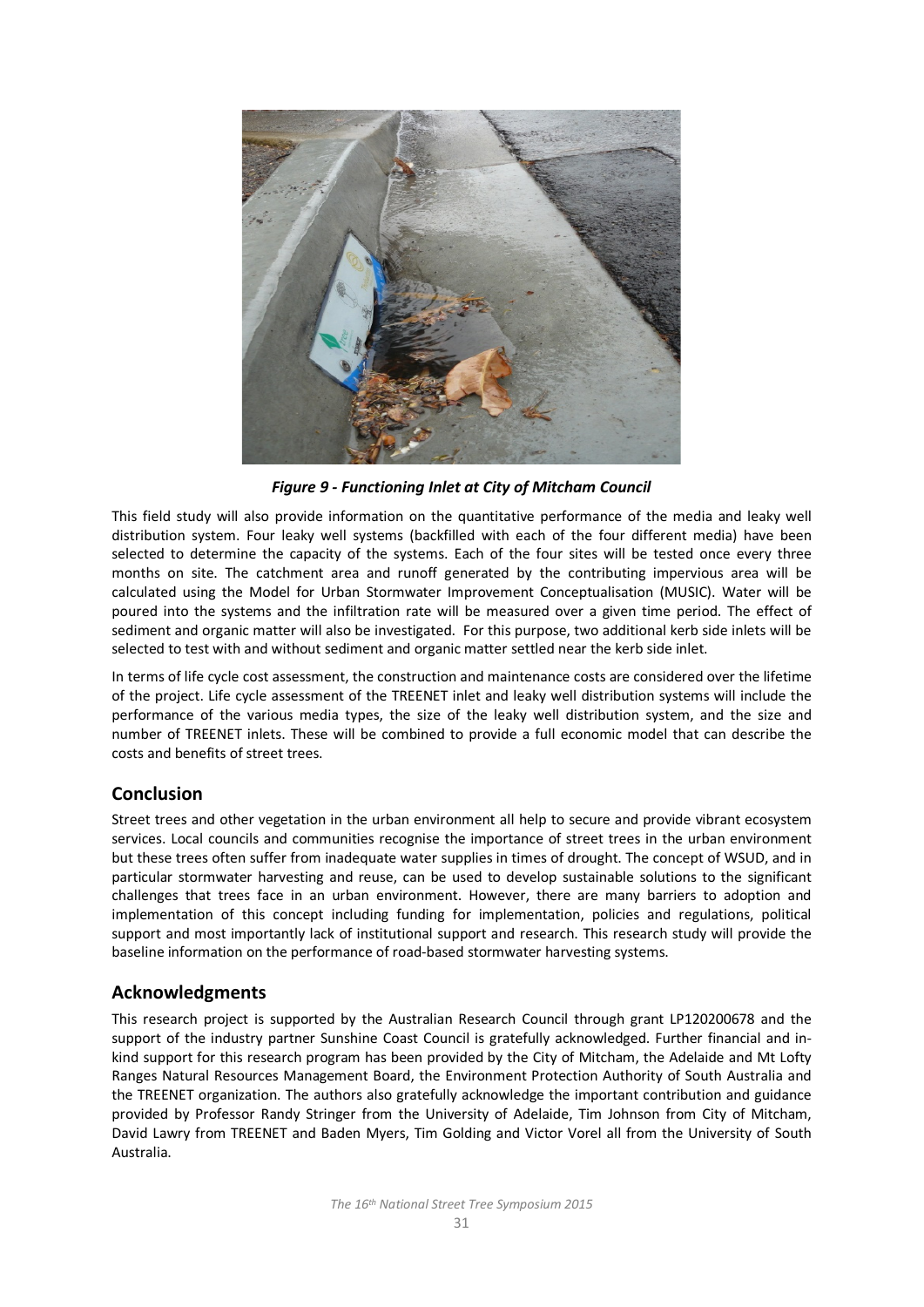## **References**

Boa, E. (2003). An illustrated guide to the state of health of trees: Recognition and interpretation of symptoms and damage, Food and Agriculture Organisation of the United Nations, [http://www.fao.org/docrep/007/y5041e/y5041e06.htm,](http://www.fao.org/docrep/007/y5041e/y5041e06.htm) date accessed 1 August 2015.

Bonifaci, E. (2010). Selling the urban forest – calculating the environmental and economic benefits of street trees. [Master of Landscape Architecture] Harvard University.

Burden, D. (2006). 22 Benefits of urban street trees. Retrieved from: [www.michigan.gov/documents/dnr/22\\_benefits\\_208084\\_7.pdf,](http://www.michigan.gov/documents/dnr/22_benefits_208084_7.pdf) date accessed 1 August 2015.

Ferguson, B.K. (2005). Porous pavements. Boca Raton: CRC Press, Taylor & Francis.

Ferrini, F., & Fini, A. (2010). Sustainable management techniques for trees in the urban areas. Journal of Biodiversity and Ecological Sciences, 1, 1-20.

Flannigan, J. (2005). An evaluation of resident's attitudes to street trees in southwest England. Arboriculture Journal, 28, 219-241.

Fletcher, T. D., Duncan, H. P., Poelsma, P. and Lloyd, S. D. (2005). Storm water flow and quality, and the effectiveness of non-proprietary storm water treatment measures-a review and gap analysis (Technical Report 04/8). Melbourne: Cooperative Research Centre for Catchment Hydrology.

Hatt, B.E., Fletcher, T.D. and Deletic, A. (2009). Hydrologic and pollutant removal performance of stormwater biofiltration systems at the field scale, Journal of Hydrology, 365(3-4), 310-321.

Killicoat, P., Puzio, E., & Stringer, R. (2002). The economic value of trees in urban areas: estimating the benefits of Adelaide's street trees. Paper presented at the 3rd National Street Tree Symposium, Adelaide, Australia.

Kuo, F.E., & Sullivan, W.C. (2001). Environment and crime in the inner city: does vegetation reduce crime? Environment and Behaviour, 33, 343-367.

Maco, S.E., & McPherson, E.G. (2003). A practical approach to assessing structure, function, and value of street tree populations in small communities. Journal of Arboriculture, 29, 84-97.

Martin, N.A., Chappelka, A.H., Loewenstein, E.F., & Keever, G.J. (2012). Comparison of carbon storage, carbon sequestration, and air pollution removal by protected and maintained urban forests in Alabama, USA. International Journal of Biodiversity Science, Ecosystem Services and Management, 8, 265-272.

McPherson, E.G. (2000). Expenditures associated with conflicts between street tree root growth and hardscape in California, United States. Journal of Arboriculture, 26, 289-297.

McPherson, E.G. (2007). Benefit-based tree valuation. Arboriculture and Urban Forestry, 33, 1-11.

McPherson, E.G., & Peper, P.J. (1996). Costs of street tree damage to infrastructure. Journal of Arboriculture, 20, 143-160.

McPherson, E.G., Maco, S.E., Simpson, J.R., Peper, P.J., Xiao, Q., VanDerZanden, A.M., & Bell, N. (2002). Western Washington and Oregon community tree guide: benefits, costs and strategic planting. International Society of Arboriculture, Pacific Northwest Chapter.

McPherson, E.G., Nowak, D.J., & Rowntree, R.A. (1994). Chicago's Urban Forest Ecosystem: Results of the Chicago Urban Forest Climate Project. USDA Forest Service Northeastern Forest Experiment Station General Technician Report. NE-186, 63-81.

McPherson, E.G., Simpson, J. R., Peper, P.J. and Xiao, Q. (1999). Benefit-cost analysis of Modesto's municipal urban forest. Journal of Arboriculture 25, 235-248

McPherson, E.G., Simpson, J.R., Peper, P.J., Maco, S.E., & Xiao, Q. (2005). Municipal forest benefits and costs in five U.S cities. Journal of Forestry, 103, 411-416.

McPherson, E.G., Simpson, J.R., Xiao, W., & Wu, C. (2011). Million trees Los Angeles canopy cover and benefit assessment. Landscape and Urban Planning, 99, 40-50